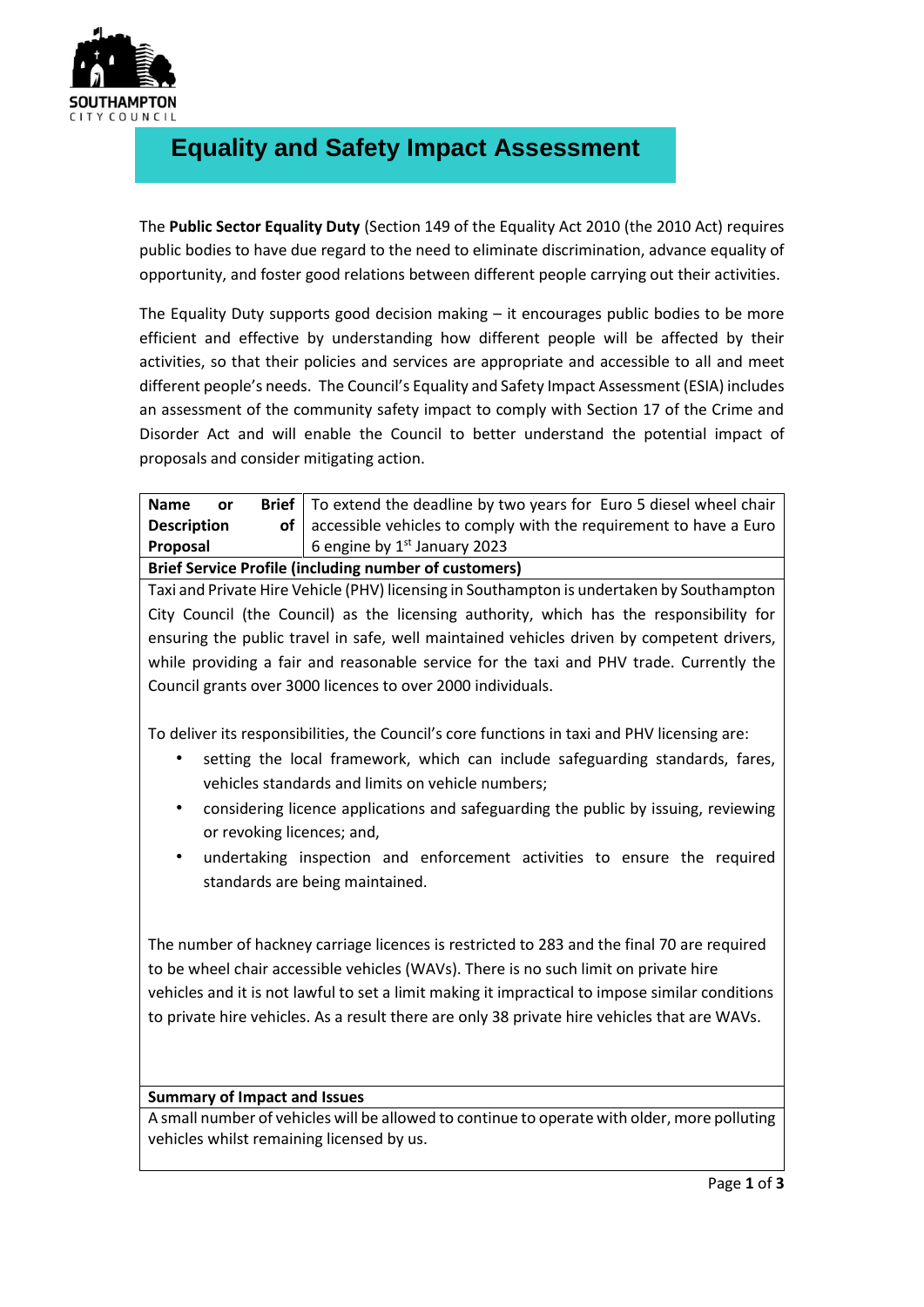## **Potential Positive Impacts**

Increases the likelihood of the vehicles remaining licensed by SCC where they have a clear deadline in two years to find less polluting vehicles. This will retain the service to wheelchairs users in the city.

|                | <b>Responsible Service</b>   Phil Bates, Licensing Manger                               |
|----------------|-----------------------------------------------------------------------------------------|
| Manager        |                                                                                         |
| <b>Date</b>    |                                                                                         |
|                | <b>Approved by Senior</b> Mary D'Arcy, Executive Director, Communities, Culture & Homes |
| <b>Manager</b> |                                                                                         |
| <b>Date</b>    | 12.10.21                                                                                |
|                |                                                                                         |

## **Potential Impact**

| Impact                    | <b>Details of Impact</b>                | <b>Possible</b><br><b>Solutions</b><br>& |
|---------------------------|-----------------------------------------|------------------------------------------|
| <b>Assessment</b>         |                                         | <b>Mitigating Actions</b>                |
| Age                       | No identified impact                    | N/A                                      |
| <b>Disability</b>         | Will retain the service in SCC licensed | N/A                                      |
|                           | vehicles with high safety standards.    |                                          |
|                           | No negative impact                      |                                          |
|                           |                                         |                                          |
| Gender                    | No identified impact                    | N/A                                      |
| Reassignment              |                                         |                                          |
| <b>Marriage and Civil</b> | No identified impact                    | N/A                                      |
| Partnership               |                                         |                                          |
| Pregnancy<br>and          | No identified impact                    | N/A                                      |
| <b>Maternity</b>          |                                         |                                          |
| Race                      | No identified impact                    | N/A                                      |
| <b>Religion or Belief</b> | No identified impact                    | N/A                                      |
| <b>Sex</b>                | No identified impact                    | N/A                                      |
| <b>Sexual</b>             | No identified impact                    | N/A                                      |
| <b>Orientation</b>        |                                         |                                          |
| Community                 | Taxis and private hire vehicles are a   | Encouraging more drivers and             |
| <b>Safety</b>             | high risk environment.                  | vehicles to be licensed by SCC           |
|                           |                                         | will improve public safety as            |
|                           |                                         | SCC is one of a small number             |
|                           |                                         | of authorities that require taxi         |
|                           |                                         | cameras to be fitted.                    |
|                           |                                         |                                          |
| <b>Poverty</b>            | No identified impact                    | N/A                                      |
| <b>Health</b><br>&        | Older Private hire vehicles emit more   | The exemption is limited in              |
| Wellbeing                 | harmful emissions but this is a very    | numbers of vehicles to 40                |
|                           | small number of vehicles so the         |                                          |